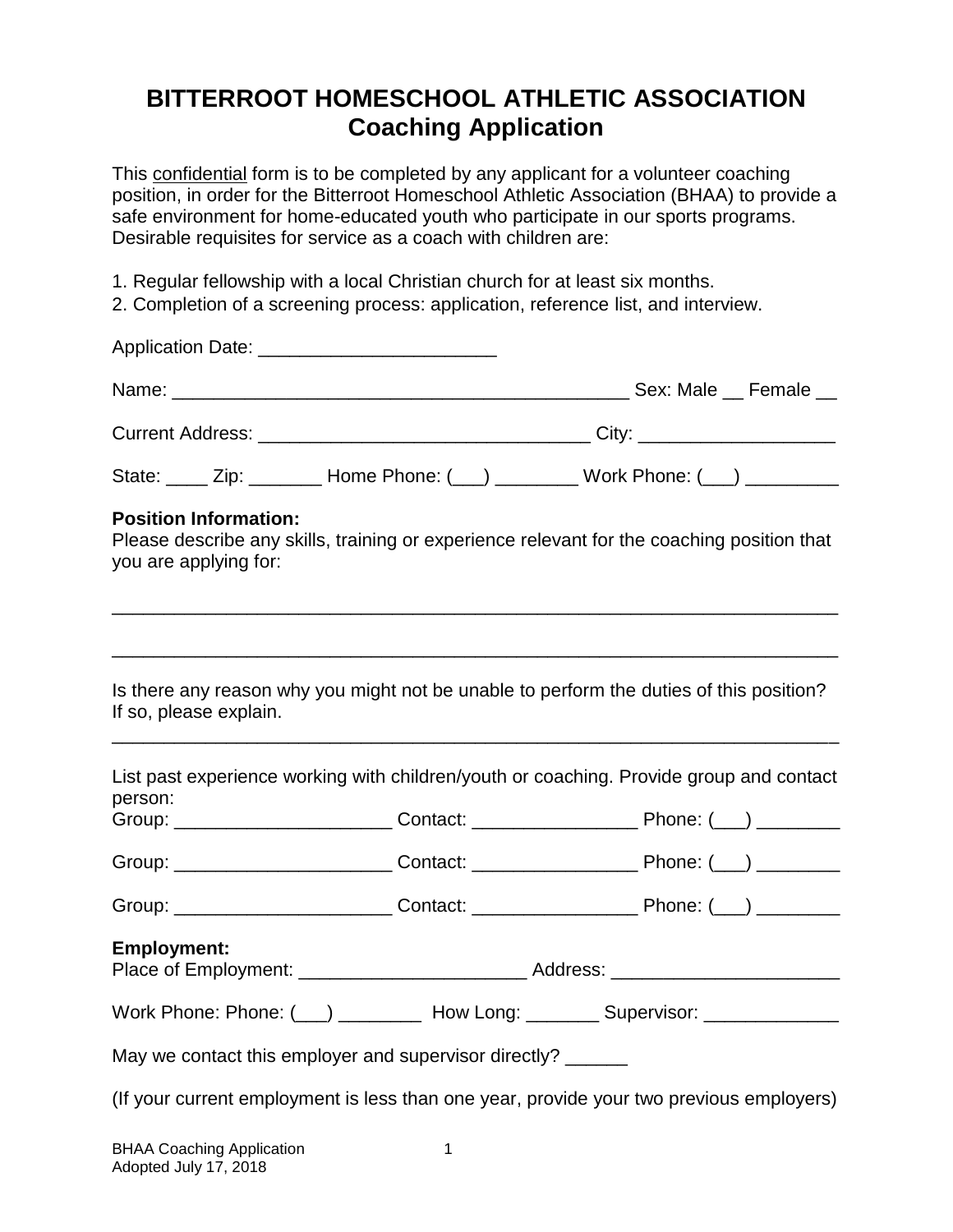### **Personal Information:**

| Are you submitted to a pastor? Yes |  | No __ If yes, to whom and for how long? |  |
|------------------------------------|--|-----------------------------------------|--|
|------------------------------------|--|-----------------------------------------|--|

List other churches you have attended regularly during the past five years and a person we may contact (use back for additional entries).

\_\_\_\_\_\_\_\_\_\_\_\_\_\_\_\_\_\_\_\_\_\_\_\_\_\_\_\_\_\_\_\_\_\_\_\_\_\_\_\_\_\_\_\_\_\_\_\_\_\_\_\_\_\_\_\_\_\_\_\_\_\_\_\_\_\_\_\_\_\_

| Church: | Location: | Phone: ( | Contact: |
|---------|-----------|----------|----------|
|         |           |          |          |

Church: Location: \_\_\_\_\_\_\_\_\_ Phone: (\_\_) \_\_\_\_\_\_\_ Contact: \_\_\_\_\_\_\_

### **References:**

| Please list 3 character references: those who have known you well for at least three |
|--------------------------------------------------------------------------------------|
| years whom we may contact (DO NOT LIST RELATIVES). Provide name, address and         |
| phone number.                                                                        |

| ٦<br>I |  |
|--------|--|
|        |  |

| 2. |  |  |  |
|----|--|--|--|
| 3. |  |  |  |

## **Additional Questions:**

1. Have you ever been disciplined or fired by your current or prior employers or by a volunteer organization? \_\_\_\_\_\_\_ If yes, on a separate sheet of paper briefly explain the full circumstances, including name of employer or organization, date of the occurrence, and the reason for discipline or termination.

2. Have you ever been asked to leave, refused admittance to, or suspended from any sports organization? If yes, on a separate sheet of paper briefly explain the circumstances, including name of organization, date of the occurrence, and the reason for discipline or suspension.

3. Excluding minor traffic violation for which the fine was \$200 or less; or any offense which was finally settled in a juvenile court or under a welfare youth offender law, have you ever been convicted of any crime, or are any charges pending against you in any jurisdiction? If yes, on a separate sheet of paper briefly explain (a conviction does not constitute an automatic bar to placement).

4. Have you ever been convicted of, or are any charges pending, against you concerning any crime involving actual or attempted child abuse, sexual molestation, or obscenity offenses of any kind in any jurisdiction? \_\_\_\_\_\_ If yes, on a separate sheet of paper please explain the full circumstances and outcome.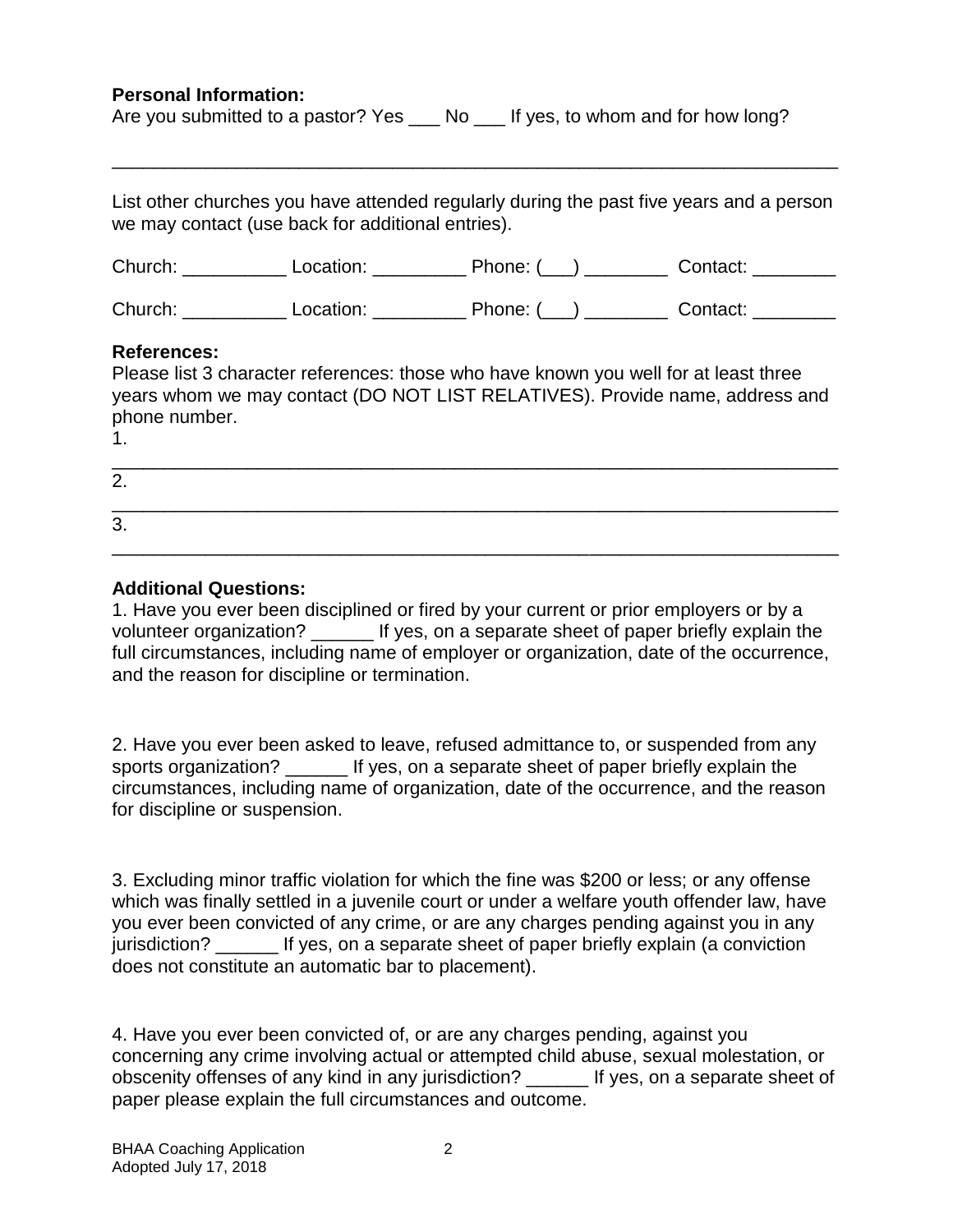5. Because we take seriously our moral and legal responsibility to provide an environment that is wholesome and safe for our children/youth, coaches and parents, we seek to maintain coaches of blameless character and testimony. Therefore, as part of our background check of applicants, we may consult local law enforcement officials, agencies and national records services.

Do you have any reason to believe that such a background check on you would disclose any negative information? \_\_\_\_\_\_ If yes, on a separate sheet of paper please explain.

6. On the space below or on a separate sheet of paper please give your personal testimony of how you came to faith in Jesus Christ.

I hereby affirm that my answers to the foregoing questions are true and correct and that I have not knowingly withheld any fact or circumstance that would, if disclosed, affect my application unfavorably. I understand that any false information submitted in this application may result in my discharge.

 $\overline{a}$  , and the contribution of the contribution of the contribution of the contribution of the contribution of  $\overline{a}$ 

Applicant's Signature **Date**